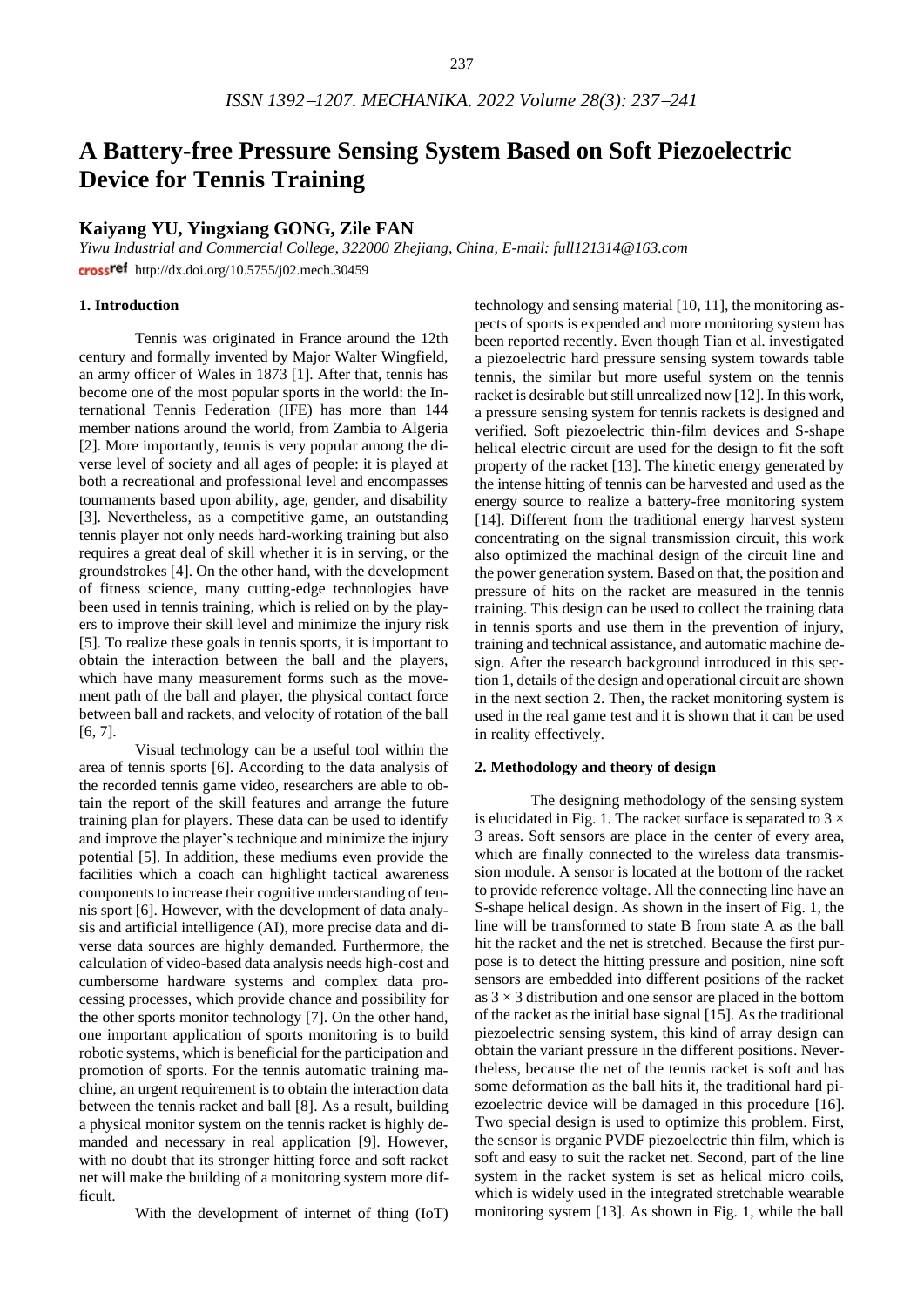has not hit the racket, the strain is released like the state A. When the ball hits the racket and a force is given to the racket, the net will be elongated and become state B. Because of that kind of design, the deformation of the racket can be well adapted and a stronger force can be added to the tennis racket.



Fig. 1 Schematic illustration of the piezoelectric pressure sensing system. This system can realize the monitoring of hitting time, hitting position, and hitting pressure of the tennis ball. The electric voltage at G point is the ground of the system, where places the reference sensor to the system

Based on the piezoelectric effect, the kinetic energy of balls can be transformed as electric energy and nine sensors can measure the different signals. With the help of an energy management system, Bluetooth can transmit the massages to the laptop for the data process and collection. In this design, nine sensors are placed at nine areas and the hitting position is detected as one of the areas where the peak value appears of the nine sensors. That means for every hitting, one of nine areas can be chosen even though this result might be a little rough. To obtain a more accurate measurement of the hitting position and hitting force in the future, methods with more calculation resources or instruments can be used, such as adding more sensors to the system or developing inverse calculation algorisms to retract the hitting information.

For the piezoelectric devices, it is easy to understand that the electric voltage is proportional to the pressure of hitting driving from the energy of tennis motion. However, to benefit the future analysis, velocity of tennis ball can also be determined proportionally with the generated voltage. When the ball begins to touch the racket net, the sensors begin to generate an electrical voltage, and the elastic net starts to provide a force to the ball to decelerate the ball. The effective pressure could be measured as:

$$
P_e = P - P_0,\tag{1}
$$

where:  $P_e$  is the effective data used in the further calculation;  $P_0$  is the initial pressure without hitting obtained in the sensor placed at bottom; *P* is the measured peak pressure from one of the nine sensors. As the velocity slowed down, the deformation of the racket net become larger. When the velocity of the ball *v* becomes zero, the pressure becomes to the peak value and all kinetic energy transform into elastic energy. There exists energy conservation here:

$$
W = \frac{1}{2}mv^2 = Fl,
$$
\n(2)

where: *W* is the total energy; *m* represents the weight of the tennis ball;  $\nu$  is the velocity when the ball contacts the racket; *F* is the resistance and *l* is the deformation distance. However, the force cannot be measured directly by the piezoelectric device and the measured data is the pressure *P*, which has the relation:

$$
P = \frac{F}{S},\tag{3}
$$

*S* is the contact area between tennis and racket. In this design, this value can be assumed as a constant number. The deformation distance l can also be calculated by:

$$
l = \frac{F}{k},\tag{4}
$$

here: *k* is the elastic modulus, which can also be viewed as a constant value here.

Up to now, all the relation is shown here and it can be deduced that:

$$
W = Fl = \frac{F^2}{k} = \frac{(PS)^2}{k} = \frac{(P - P_0)^2 S^2}{k} = \frac{mv^2}{2},
$$
 (5)

here, the velocity  $\nu$  has a linear relation with the  $P-P_0$ . The output voltage g*<sup>p</sup>* of given sensor also has a linear relation with pressure *P* because of the relation [17]:

$$
g_p = (1/C_p)S_p P,\tag{6}
$$

where:  $C_p$  is the capacitance of the PVDF sensor and  $S_p =$  $=\epsilon_{33}$  represents the dielectric constant along the force direction. Considering all these parameters are kept constant in our system, the linear relation can be found among output voltage  $g_p$ , measured pressure  $P$ , and velocity of tennis ball *v*:

$$
g_p \propto P \propto \nu. \tag{7}
$$

In this equation, it is exposed that a stronger voltage measured from the sensor represents a higher velocity. Nevertheless, it also be noted that this relation is only a qualitative comparation and while for the precise measurement, the calibration for the environment is necessary to eliminate the change of variables among different environment.

#### **3. Experiment and results**

The circuit diagram of the tennis racket monitoring system is shown in Fig. 2. The racket is designed to have ten places to put down the sensors. Nine of them are set as a chessboard-like arrays and the last one is placed under all of them to provide the ground voltage. These nine piezoelectric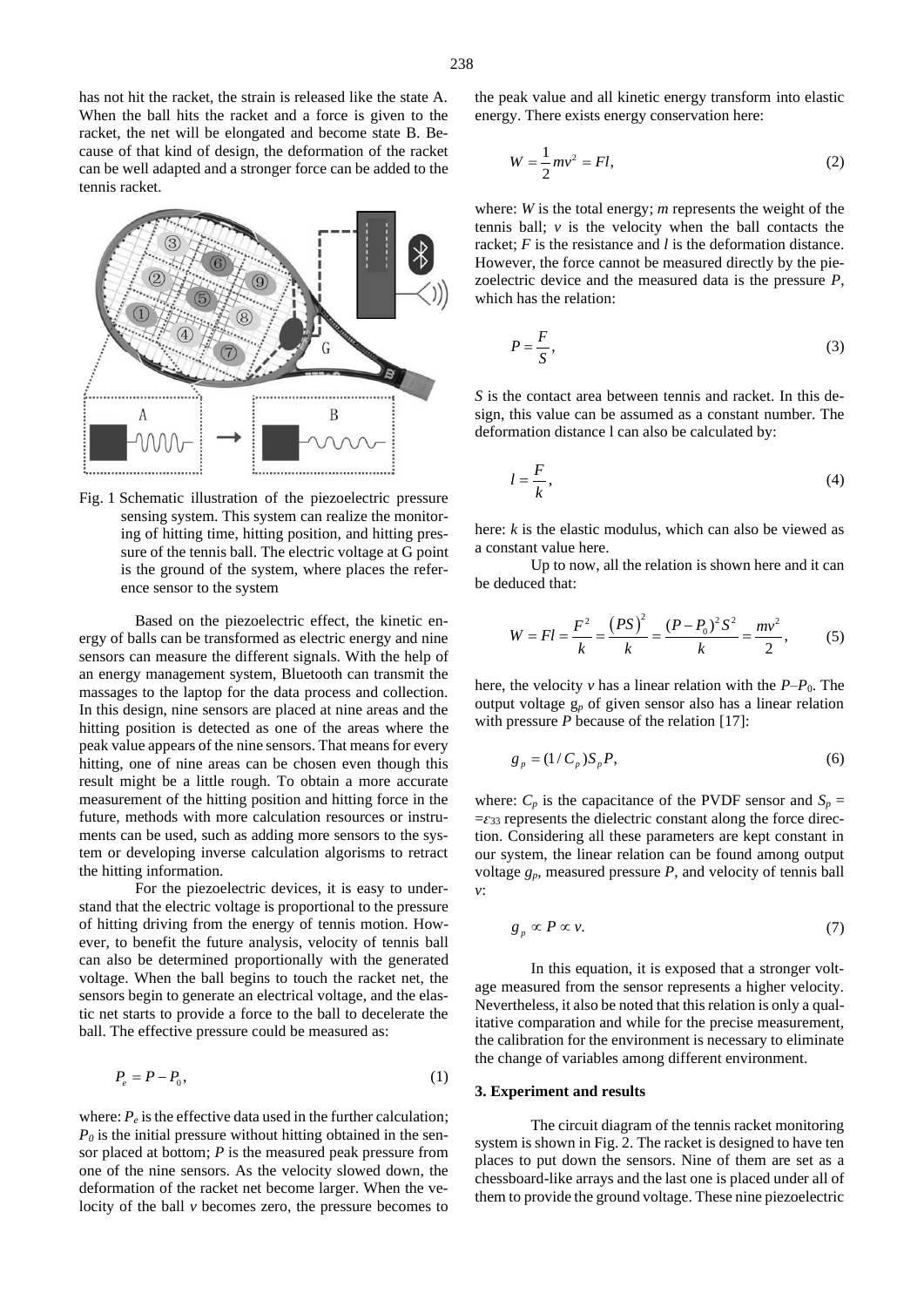thin films (PVDF) sensors (LDT1-028K) are evenly distributed as up layer (A1, A2, A3), middle layer (B1, B2, B3), and down layer (C1, C2, C3). These flexible thin film sensors are designed as square form with side length of 1cm. As a force is added to the sensors, a voltage will be generated by the sensors, which are placed at the center of the segmented areas. To make the system battery-free, four piezoelectric Lead Zirconium titanite (PZT) patches are series-connected and finally connected to the commercial energy harvesting chip (LTC3588) energy harvest chip to supply a higher power for the Texas Instrument Bluetooth communication platform based on the CC1350 chip. The hard PZT patches are designed as circle with diameter of 2.5 cm and thickness of 2 mm, which are sticked on the very thin copper plank with diameter of 3 cm. All PVDF sensors are also connected to the communication platform. As the power supplied to the system, the collected signals from nine PVDF sensors will be transmitted to the computer to compute the hitting position and hitting pressure, which are helpful to personal training guides for players. Here, a Buck-Boost converter design is used to convert the AC power to DC voltage. After a very short cold start time, the communication module is woken up and all the electrical devices are connected to a common ground to form a piezo potential.



Fig. 2 Structure design of the sensing, powering, and information transmission module

The complete experimental system is shown in Fig. 3, a. Sensors are fixed on the racket by the Aluminium foil, which is flat, and makes the contact closely. Electrical signals are introduced to the interface circuits located on the racket handle. These circuits are potential to be minimized and integrated into the racket handle in the further research for commercialized application. The tennis ball used in the experiment is also shown in the picture. Main body of the sensing system frame concentrate on the frame and details of it (front side in the left and back side in the right) can be viewed in Fig. 3, b. Ten soft PVDF sensors can be viewed fixed on the net and the helical coil line is used to connect them to the edge of the racket. Based on this design, the net of the racket can undertake stronger hitting to prevent the damage. Four piezoelectric patches are also series-connected using the helical coil lines. The series connection can provide a much higher electrical voltage to the system and the voltage is managed and added to the energy management chip.



Fig. 3 a) Photo of the tennis racket piezoelectric pressure sensing system; b) Front side and back side detail of the system

Mechanical-electrical properties of the sensing system are firstly measured and the results are shown in Fig. 4. As we mentioned before, the velocity of the ball is proportional to the generated electrical voltage as well as the pressure added to the racket. It is important to investigate the relationship between force and generated electrical voltage on the racket. A force meter is used to measure the provided force exerting on the racket. An outstretched hard rob from force meter is used to support the tennis ball and to hit the rocket system. When the rob hits the racket, the maximum force added to the force meter can be recorded. A tennis ball is fixed in front of the force meter to make the contact area *S* the same in both mechanical-electrical properties test and the real application. As the force meter with a ball hit the sensing system, the generated electrical voltage could be recorded and transmitted to the computer and the maximum force would be kept and recorded. Fig. 4, a shows the measured electrical parameter from the ball directly hit one sensor under the different peak hitting force from 10 N to 50 N. After very short cold start time of the system shorter than 0.1 second, the generated voltage first become large and then decrease slowly to zero. With the growth of the maximum force, the peak voltage also becomes larger. Compared with the measured electrical signal from the hard and straight connected devices, the generated voltage data in tennis rocket monitoring system is much flat, which might because the deformation of the rocket has an offset and makes the sharp hits flatter [13]. Peak of voltage electrical response and its forces were also measured and plotted together in Fig. 4, b. It is apparent that as the force grows stronger, the generated voltage also becomes larger and the persisting time of the signal also prolongate. While fitted the data using a straight line, it can be found that the force and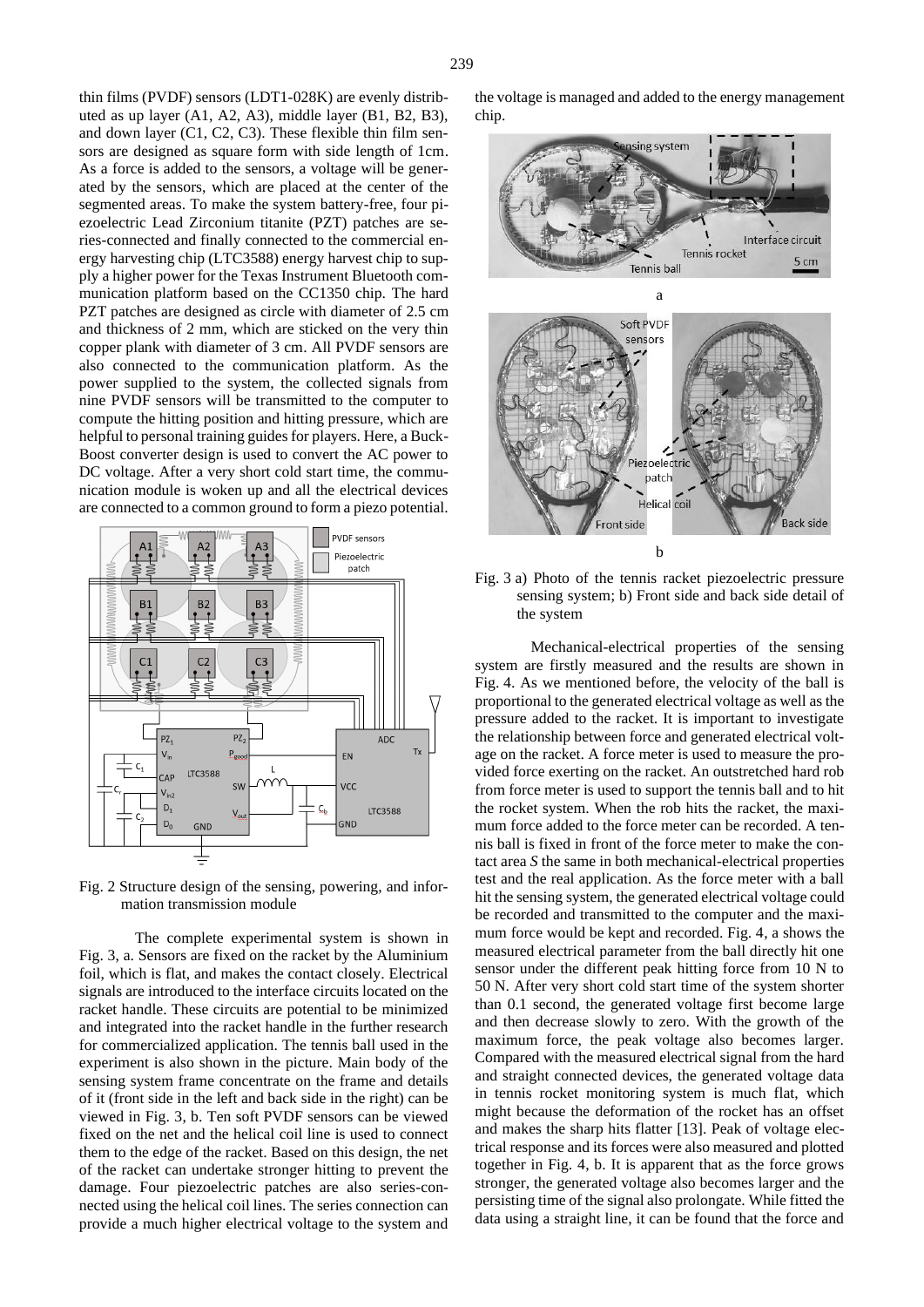voltage conform to a linear relation (shown in Fig. 4, b). The growth of this linear relationship is also calculated by the mathematic method as 0.05 V/N, which means as the force grows 1 N in the test, the generated voltage becomes large of 0.05 Volt.



Fig. 4 a) The induced voltage from the sensor under force with various peak hitting forces (10 N, 20 N, 30 N, 40 N, 50 N); b) The peak voltage under different peak force of the hitting. A fitting linear relation exists between them with growth rate of 0.05 V/N

In Fig. 5, the detected electric voltage of all nine sensors from a single hit is plotted. In this test, the ball is also fixed on the force meter. With precise control of hitting the B3 area with 65 N force, all detectors can get the press because of the integrity of the racket. However, as the analysis before, the B3 sensor has the strongest signal of about 3.3 V. In Table 1, the peak value from all sensors of 9 hits with the force of about 50 N is summarized and the hitting positions are marked by texture in the list. It is clear to show that the hitting position and hitting time can be distinguished and recorded as designed. Although for the flexible tennis racket, the force of one shot can be captured in the other place, it is still very reasonable to distinguish the sensor position by the strongest voltage [18].



Fig. 5 Response of nine sensors with the hit point in B3 area

Then, the sensing system is used in the game test hit by the tennis ball. The tennis ball is hung in the air by a string and the racket surface is vertical with the ground to hit the ball. The distance between the ball and the ground is 1 m. After hitting the ball with the racket, the ball flew out with the initial velocity horizontal with the ground. To simulate the real game environment, different hitting positions of the racket are used. The moving distance of the ball under various situations are measured and recorded in Table 2. It is clearly shown that the contact area between the ball and racket surface can be distinguished. The contacting positions of seven hits are C1, A3, C1, B1, B3, B2, B2, respectively. Considering there exist many other influential factors on the ball's movement, the moving distance has an approximate directly proportional relationship with the hitting

force, which will induce a stronger voltage in the piezoelectric system. This result shows that the battery-free pressure sensing system has a broad application capability in tennis ball training monitoring.



Fig. 6 Experiment setup of the tennis ball hitting test. The ball is hanging in the air and racket is vertical with the ground plane. The original velocity direction is horizontal with the ground

Table 1

Measured peak voltage intensity of installed sensors with the hit area marked in shadow

| Trail  | of different sensors<br>Measured Peak voltage (V) |     |                |     |        |     |               |                |                |  |  |
|--------|---------------------------------------------------|-----|----------------|-----|--------|-----|---------------|----------------|----------------|--|--|
| number | Αl                                                | A 2 | A <sub>3</sub> | В   | В<br>2 | B 3 | $\mathcal{C}$ | C <sub>2</sub> | C <sub>3</sub> |  |  |
|        | 2.4                                               | 1.4 | 0.4            | 1.6 | 0.8    | 0.2 | 0.2           | 0.2            | 0.1            |  |  |
| 2      | 1.6                                               | 2.7 | 1.7            | 0.7 | 1.8    | 0.8 | 0.3           | 0.3            | 0.4            |  |  |
| 3      | 0.5                                               | 1.3 | 2.5            | 0.2 | 0.9    | 1.4 | 0.2           | 0.2            | 0.2            |  |  |
| 4      | 1.4                                               | 0.6 | 0.2            | 2.6 | 1.5    | 0.7 | 1.4           | 0.7            | 0.3            |  |  |
| 5      | 0.6                                               | 1.3 | 0.5            | 1.4 | 2.8    | 1.6 | 0.4           | 1.3            | 0.5            |  |  |
| 6      | 0.2                                               | 0.5 | 1.3            | 0.5 | 1.5    | 2.7 | 0.3           | 0.9            | 1.6            |  |  |
| 7      | 1.0                                               | 0.5 | 0.2            | 1.8 | 0.8    | 0.6 | 2.6           | 1.4            | 0.8            |  |  |
| 8      | 0.3                                               | 0.5 | 0.2            | 0.7 | 1.5    | 0.6 | 1.5           | 2.8            | 1.6            |  |  |
| 9      | 0.1                                               | 0.3 | 0.8            | 0.4 | 0.9    | 1.6 | 0.7           | 1.8            | 2.5            |  |  |

Table 2

Measured peak voltage from sensors and distance of 7 hits

|                    | Hit 1 | Hit 2 | Hit 3 | Hit 4 | Hit 5 | Hit 6 | Hit <sub>7</sub> |
|--------------------|-------|-------|-------|-------|-------|-------|------------------|
| A1(V)              | 0.8   | 0.6   | 0.3   | 0.6   | 0.4   | 0.7   | 1.0              |
| A 2(V)             | 0.4   | 1.0   | 0.2   | 0.4   | 0.8   | 1.2   | 0.5              |
| A3(V)              | 0.2   | 1.5   | 0.1   | 0.1   | 1.1   | 0.4   | 0.2              |
| $B_1(V)$           | 1.4   | 0.3   | 0.7   | 0.8   | 0.7   | 1.3   | 1.5              |
| B 2(V)             | 0.9   | 0.7   | 0.3   | 0.5   | 1.2   | 1.9   | 2.2              |
| $B_3(V)$           | 0.4   | 1.0   | 0.3   | 0.3   | 1.8   | 0.7   | 0.5              |
| $C_1(V)$           | 1.8   | 0.2   | 1.2   | 0.5   | 1.0   | 0.4   | 1.0              |
| C <sub>2</sub> (V) | 0.3   | 0.5   | 0.2   | 0.7   | 1.5   | 0.6   | 1.5              |
| $C_3(V)$           | 0.1   | 0.3   | 0.8   | 0.4   | 0.9   | 1.6   | 0.7              |
| Distance (m)       | 8.6   | 7.5   | 6.3   | 4.6   | 13.5  | 9.5   | 11.9             |

#### **4. Conclusions**

In conclusion, a battery-free pressure sensing system for tennis rackets is designed, manufactured, and experimentally used. The sensing system mainly concludes two parts: PVDF soft thin-film based sensing module and PZT piezoelectric powering harvesting module. For the sensing module, the rackets are divided into 9 blocks with a practical sensor in every area to detect the pressure. Two methods are used to realize the monitoring system for tennis ball games: the first is soft sensors technology and the second is the Sshaped line to connect the devices. With the powering system, the information can be transmitted to the personal computer and a linear relation can be found with a slop of 0.05 V/N. This design will be beneficial for the development of sport analysis and the application of the Internet of Things.